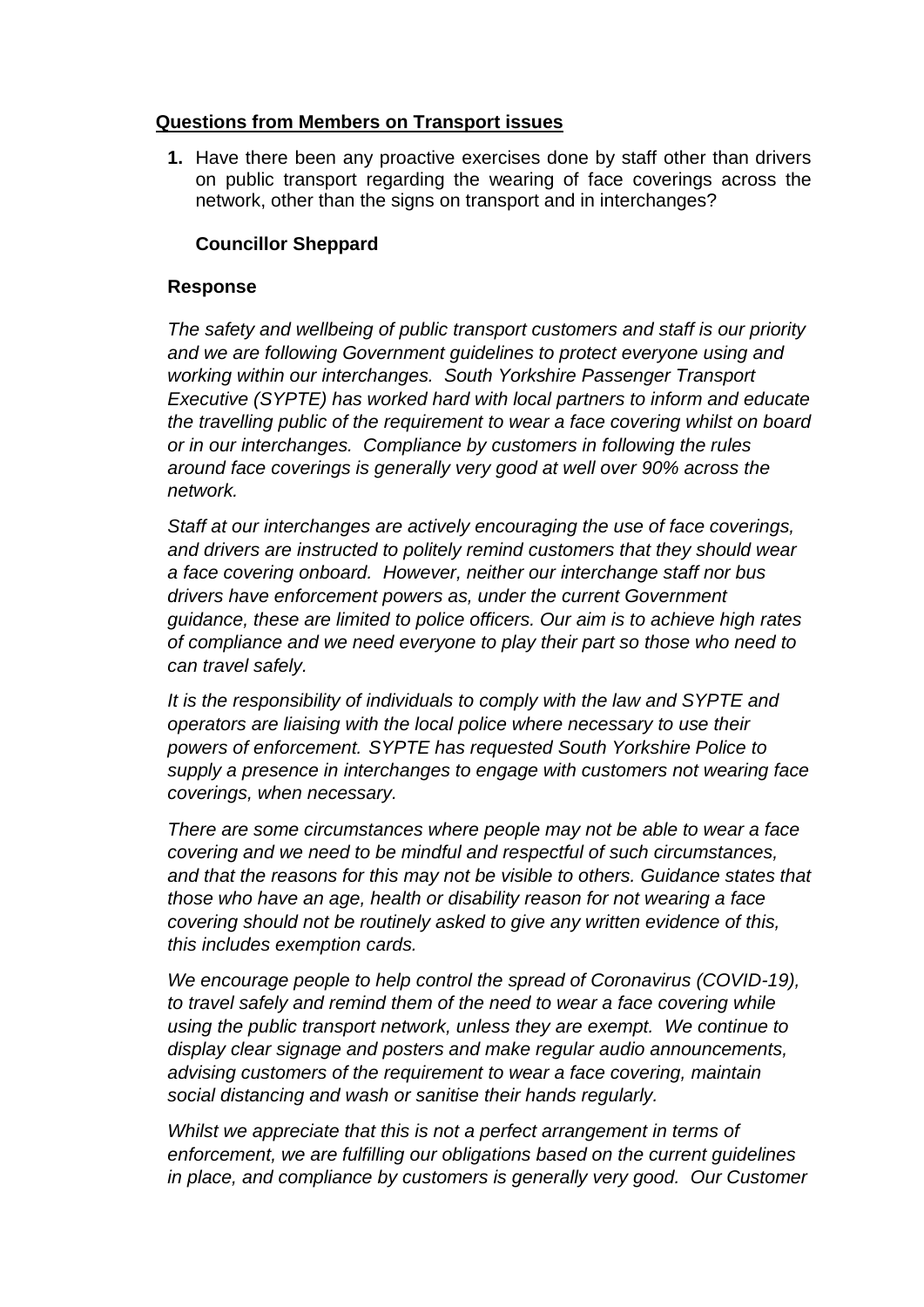*Service Managers are closely monitoring the situation and liaise with local Police where this is necessary to supply a presence in interchanges and engage with customers not wearing face coverings.*

*We have also used Journey Makers - volunteers who support our customers, although this scheme ended in November last year. As they were volunteers, attendance was sporadic, and they were generally present in our interchanges at Sheffield, Rotherham and Meadowhall for a few hours on a Thursday or Friday afternoon. They also had a presence at Sheffield train station.* 

*There were two volunteers for each session, who wore High Visibility jackets and face coverings, and each volunteer:*

- *Welcomed passengers to the station*
- *Supported passenger flow in and out of the interchange/station*
- *Encouraged passengers to use face coverings (in line with government advice)*
- *Provided clear and concise verbal instructions to people using the facility*
- *Reassured passengers and answer questions*

*They received extensive training through Volunteering Matters, the charity who organise the Journey Makers, before they were assigned to us. We*  asked volunteers to carry out a role to inform/remind members of the public of *the requirement to wear a face covering inside the interchange.* 

*Please be assured we will continue to work with stakeholders to address and issues.*

# *Nathan Broadhead, SYPTE*

*The Northern Trains Ltd response to COVID 19 and what it means for our customers is best accessed through our website and the FAQ's. Face coverings are specifically mentioned here. <https://help.northernrailway.co.uk/hc/en-gb/articles/360009443178>*

## *Richard Issac Northern Railway*

**2.** What discussions have been held, if any, with government and/or the City Region Mayor in respect of how public transport emerges from the pandemic in a viable form?

# **Councillor Sheppard**

## **Response**

*We continue to work with the Department for Transport, Urban Transport Group, Transport for the North and central government on the plans out of*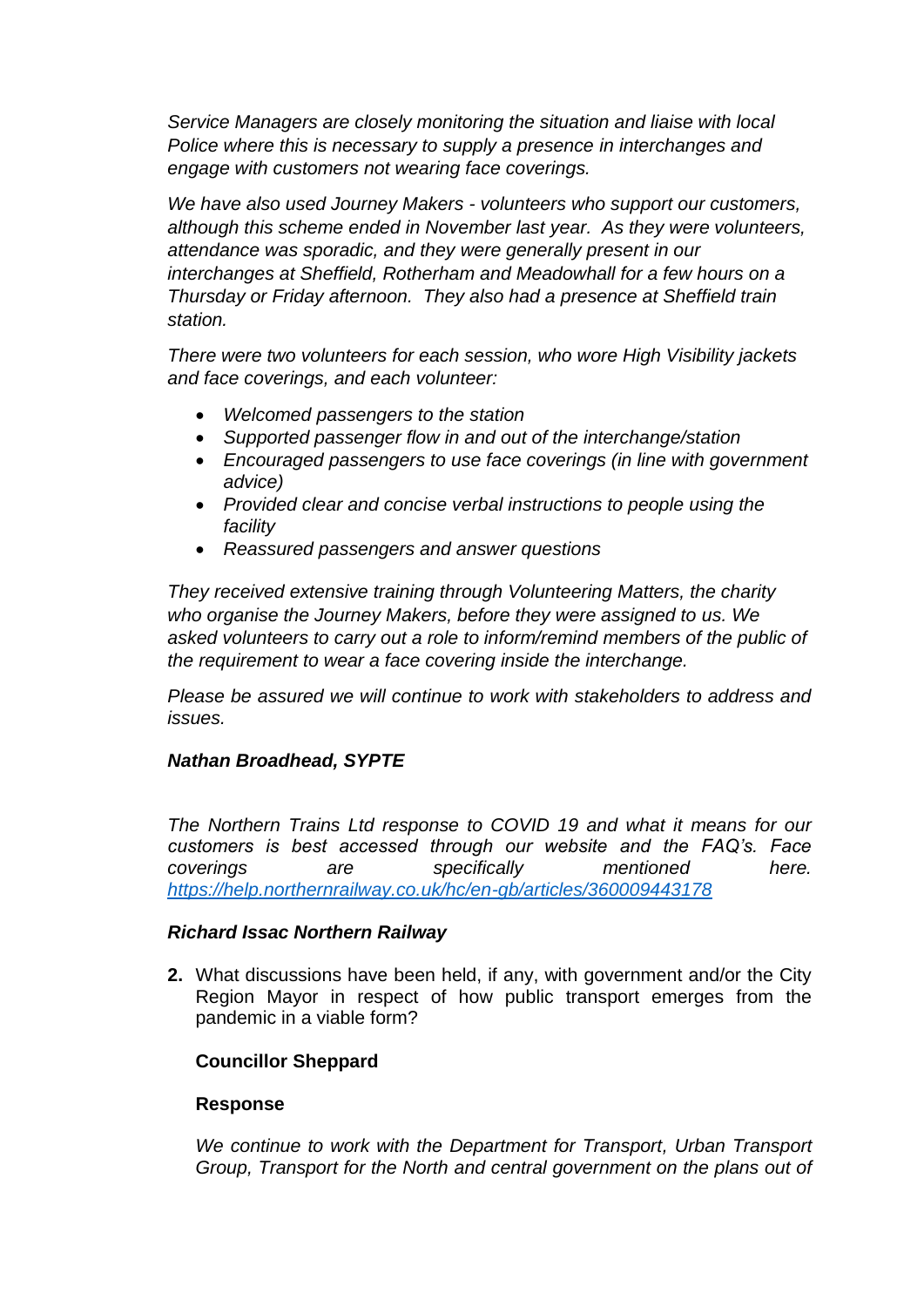*Covid for public transport. Some of this will influence local policy, such as the Bus Review, and key documentation, policy and action plans will be driven by nationally policy such as the National Bus Strategy that is due for release in early March.*

## *Nathan Broadhead, SYPTE*

*Northern hold bi-weekly meeting for our Local Authority Stakeholders and have done throughout the pandemic. SYPTE attend those meetings. The agenda covers our response to the pandemic and how we emerge from the various lockdowns. Our timetable changes, response to schools returning in Sept 2020 and now March 8th have featured largely in these discussions. We also look ahead and discuss how we may respond to the rail markets when customers are encouraged to return to public transport.*

## *Richard Issac Northern Railway*

**3.** In the event of a lack of sufficient government assistance for public transport, how can we protect our least viable services in the region?

## **Councillor Sheppard**

#### **Response**

*Until more is known in terms of what legislation will be available and any funding linked to this, services will continue to be funded as they are now. If patronage does not return to pre-covid levels and financial support for services is reduced, then pressure on the tendered services budget spent by SYPTE will increase. Priority for funding of bus services is already set out in the Tendered Services Criteria Model which will help prioritise the*  funding, but where funding requirements exceed the available budget, *some services may unfortunately be lost.*

*There are too many unknowns at this stage to understand what a postcovid bus network may look like and any financial pressures this may bring.*

## *Nathan Broadhead, SYPTE*

**4.** Given the recent planning approval for an extension of Leeds/Bradford airport, what effect if any could be seen to services currently using Doncaster Airport?

## **Councillor Sheppard**

#### **Response**